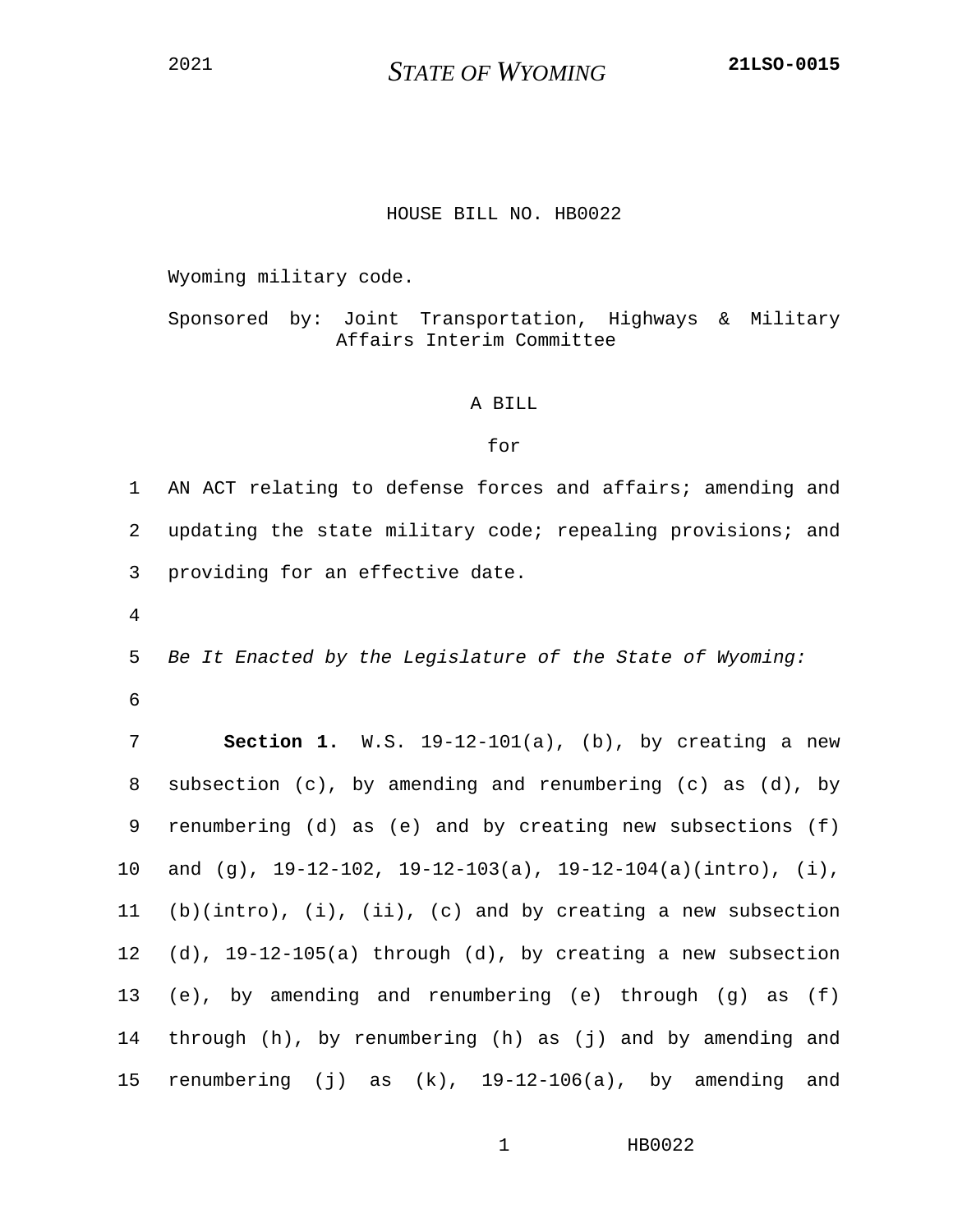| $\mathbf 1$ | renumbering (b) as $(a)(ii)$ , by amending and renumbering $(c)$ |
|-------------|------------------------------------------------------------------|
| 2           | and (d) as (b) and (c), by renumbering (e) as (d) and by         |
| 3           | amending and renumbering $(f)$ as $(e)$ , 19-12-107,             |
| 4           | $19-12-108(a)$ , (b), (c)(intro), (ii) and (iii),                |
| 5           | $19-12-109(b)$ , (d) and (e) and $19-12-110(a)(i)$ , by creating |
| 6           | a new paragraph (xvii) and (d) are amended to read:              |
| 7           |                                                                  |
| 8           | 19-12-101. Military courts generally.                            |
| 9           |                                                                  |
| 10          | (a) The military courts of this state are general                |
| 11          | courts-martial, special courts-martial and<br>summary            |
| 12          | courts-martial, and are constituted and have cognizance of       |
| 13          | the same subjects and possess like powers as similar courts      |
| 14          | provided by the laws and regulations governing the armed         |
| 15          | forces of the United States, as limited by federal law and       |
| 16          | regulations applying to the national guard not in federal        |
| 17          | service. The court shall, as far as practicable, follow the      |
| 18          | forms and modes of procedure prescribed for the similar          |
| 19          | courts except that the word "governor" shall be substituted      |
| 20          | for the word "president" whenever appearing in those laws        |
| 21          | and regulations. The prosecution in a general, special or        |
| 22          | summary courts-martial of the militia of this state shall        |
| 23          | be in the name of the state. The governor, upon advice of        |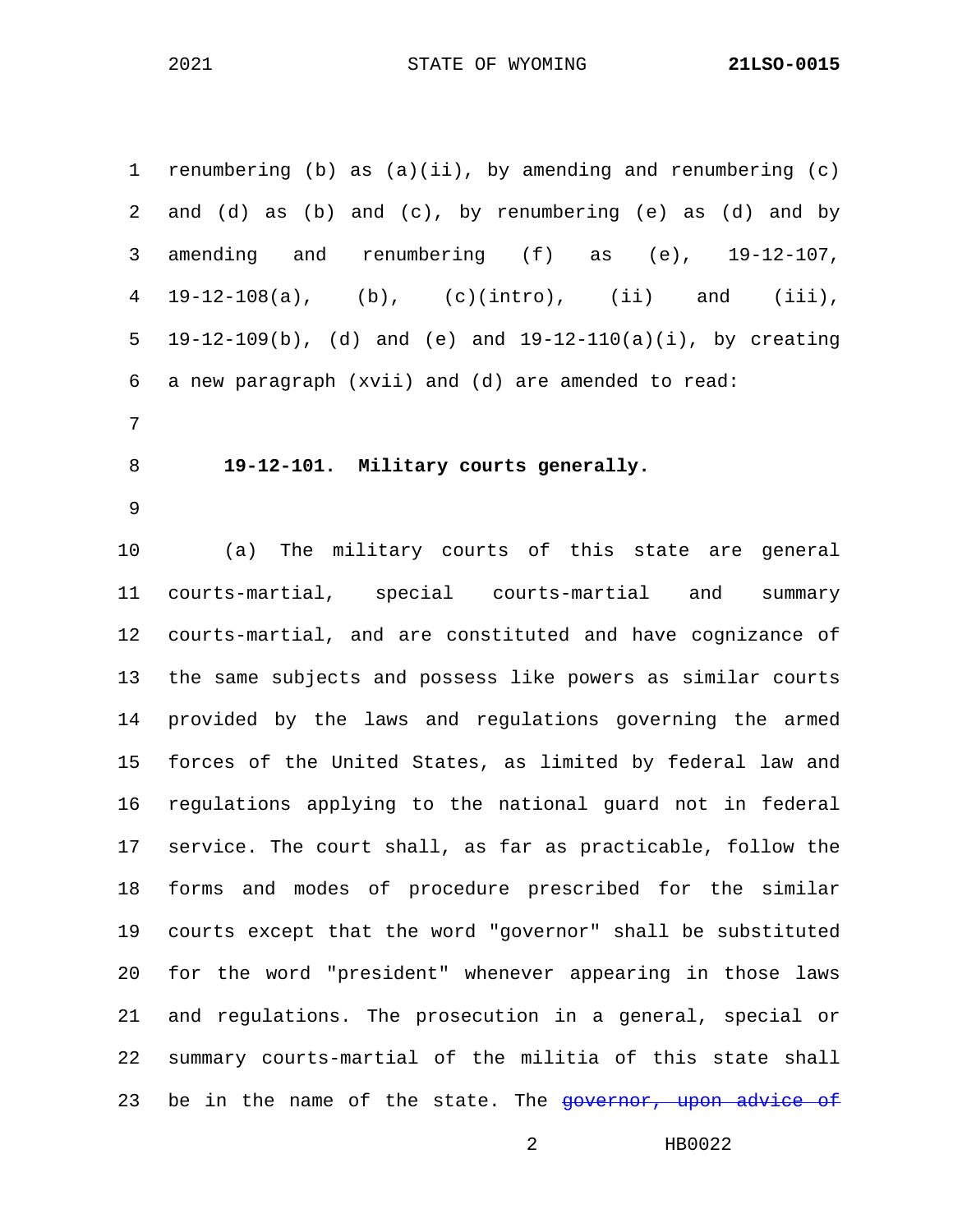1 the adjutant general, shall promulgate or publish rules and 2 regulations covering military courts not inconsistent with 3 the constitution and laws of this state.

4

5 (b) To the extent its provisions are not inconsistent 6 with this chapter, the provisions punitive articles of the 7 Uniform Code of Military Justice<del>, the Military Rules of</del> 8 Evidence, the Rules for Courts-Martial and the United 9 States Manual for Courts-Martial in effect at the time of 10 an offense are adopted by the state of Wyoming and shall 11 apply to any member when in a state active duty status, 12 including a status under title 32, United States Code, or 13 active state service status in the same manner as the 14 Uniform Code of Military Justice applies when the member is 15 in active federal service.

16

17 (c) Proceedings under this article shall follow 18 procedures for state criminal courts except as modified by 19 this article or by any rules promulgated under this 20 article.

21

22  $\leftarrow$  (d) The maximum punishment that may be imposed by 23 any courts-martial court-martial shall not exceed that the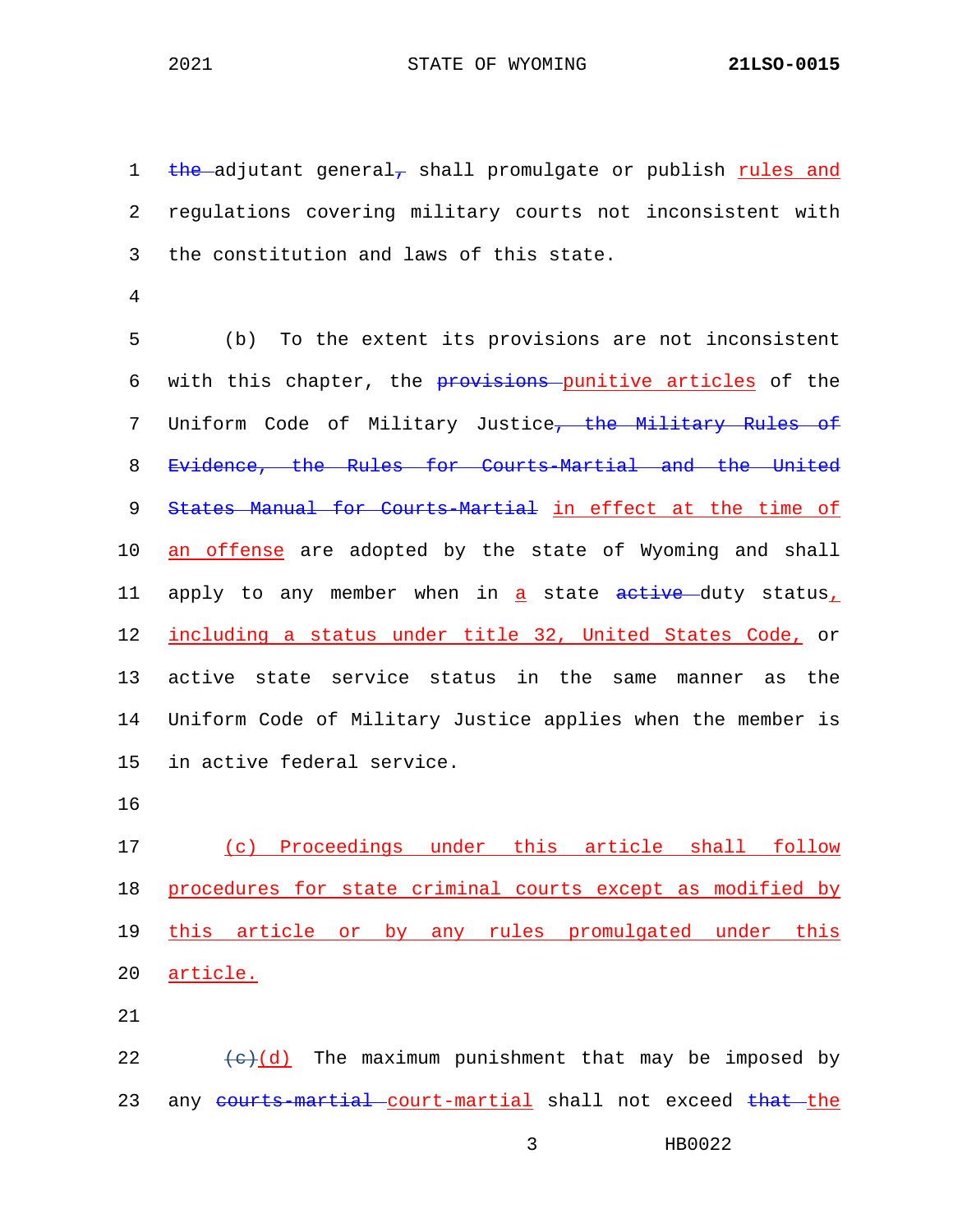sentence authorized in title 32 of the United States Code 2 although a greater punishment may be authorized by the Appendix Twelve of the United States Manual for 4 Courts-Martial for that or a similar offense in the punitive articles of the Uniform Code of Military Justice unless otherwise specified in this article.

7

8  $\left(\frac{d}{e}\right)$  This article applies territorially and 9 extraterritorially to all persons in the military forces of 10 the state when not subject to the Uniform Code of Military 11 Justice and while in a duty status or during a period of 12 time when the member was under lawful order to be in a duty 13 status. The processing charges and all proceedings, 14 including trial, may be conducted without regard to the 15 duty status of the accused.

16

 (f) Military defense counsel shall be appointed for 18 any accused pursuant to promulgated rules. The qualifications required of counsel shall include admission to practice law in Wyoming or holding a current position as military judge advocate.

22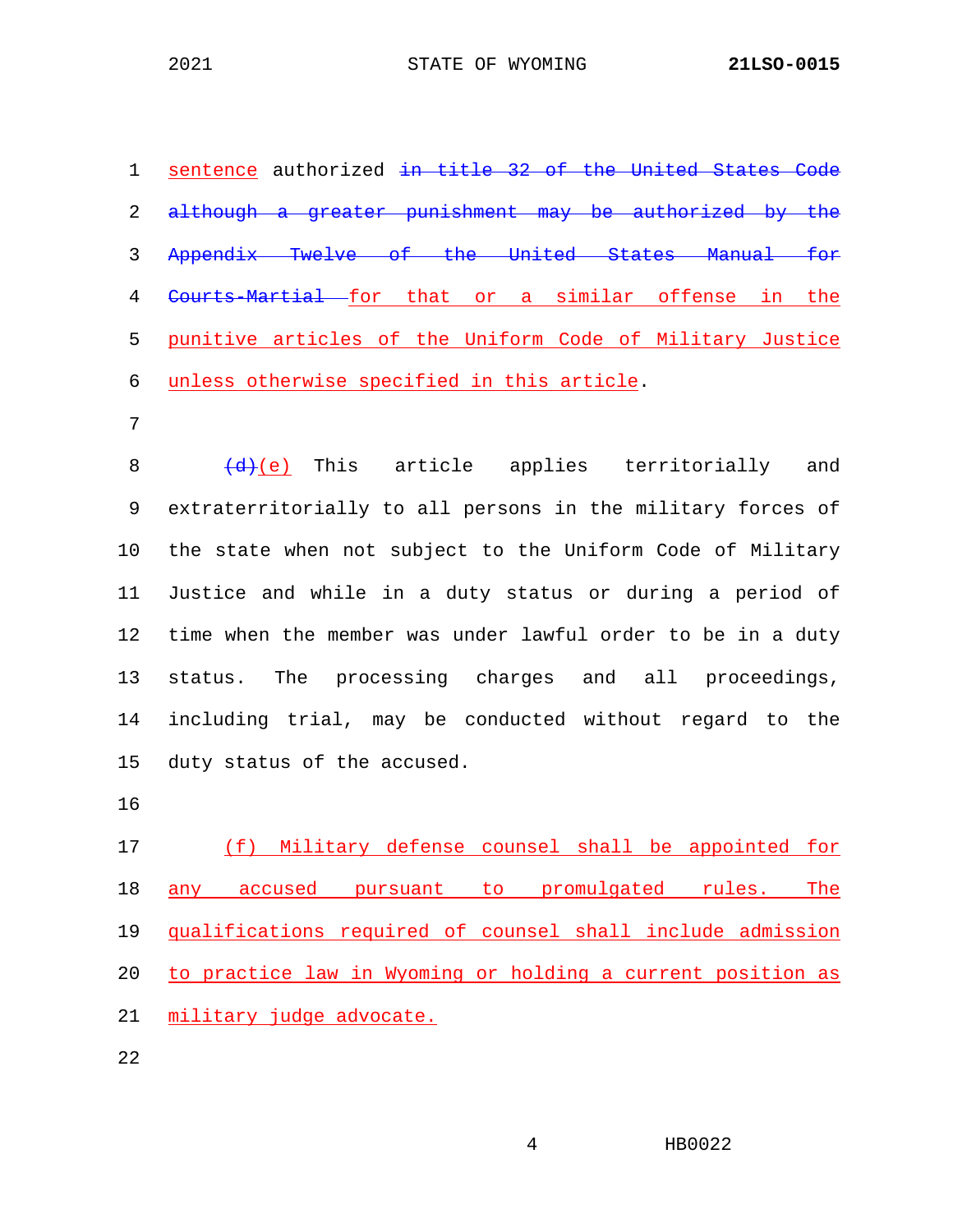1 (g) Sentencing in any court-martial shall for any 2 case under this article be by the presiding judge or 3 summary court officer. 4 5 **19-12-102. Apprehension.** 6 7 (a) <u>"Apprehension"</u> means the taking of a member into 8 custody. 9 10 (b) Any person authorized by this code, Chapter 47 of 11 title 10, United States Code, or by regulations issued 12 under either code to apprehend persons subject to this 13 code, any marshal of a courts-martial appointed pursuant to 14 the provisions of this code and any civil officer or peace 15 officer of this state having authority to apprehend 16 offenders under the laws of the United States or this 17 state, may do so upon reasonable belief that an offense has 18 been committed and that the person apprehended committed 19 the offense. 20 21 **19-12-103. Warrant of arrest; issuance; contents;**  22 **service.** 23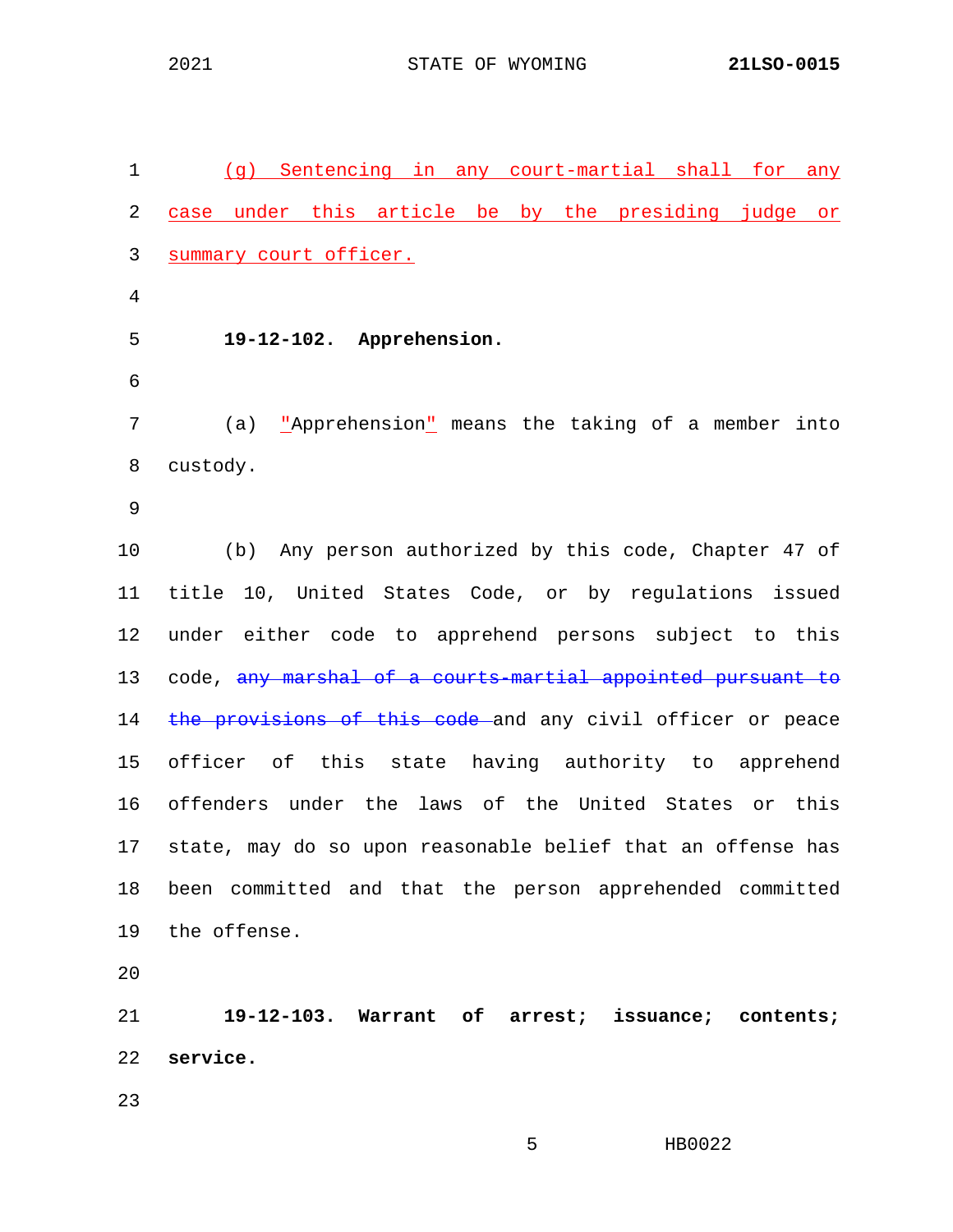1 (a) A warrant of arrest for the purposes of securing 2 the presence of accused at any courts-martial-court-martial 3 proceeding or in execution of a sentence of confinement may 4 be issued by a special or general courts-martial 5 court-martial convening authority. 6 7 **19-12-104. Convening general, special or summary**  8 **courts-martial; summary courts-martial limitations.** 9 10 (a) A general courts-martial court-martial may be 11 convened by: 12 13 (i) The governor; or 14 15 (b) A special courts-martial court-martial may be 16 convened by: 17 18 (i) The adjutant general; or 19 20 (ii) The commanding A general officer of a camp 21 or encampment; the Wyoming national guard in the same 22 military branch as the accused. 23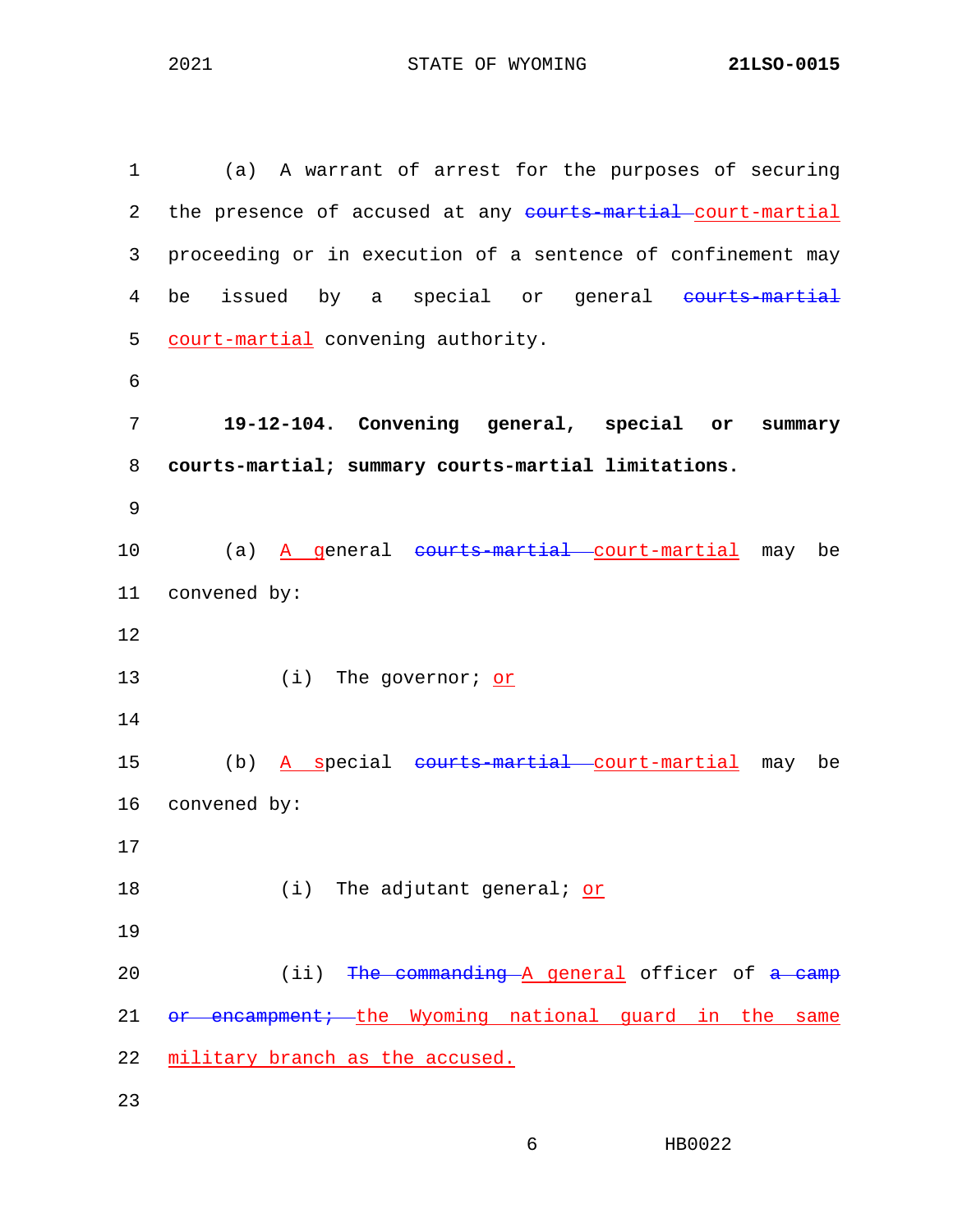1 (c) A summary courts-martial court-martial may be 2 convened by: 3 4 (i) Any person who may convene a general or 5 special courts-martial-court-martial; or 6 7 (ii) The commanding officer of a company, 8 battery, squadron or Any other detachment of the national 9 <del>quard p</del>erson designated in rules promulgated under this 10 article. 11 12 (d) A summary court-martial is an administrative 13 process presided over by a current military judge advocate 14 serving as the summary court officer. A conviction by 15 summary court-martial shall not result in any sentence of 16 confinement nor shall it be considered a criminal 17 conviction. 18 19 **19-12-105. Prosecutions; appeal.** 20 21 (a) All prosecutions under W.S. 19-12-101 this 22 article shall be by courts-martial court-martial or 23 appropriate civilian court proceeding, with the  $\frac{1}{100}$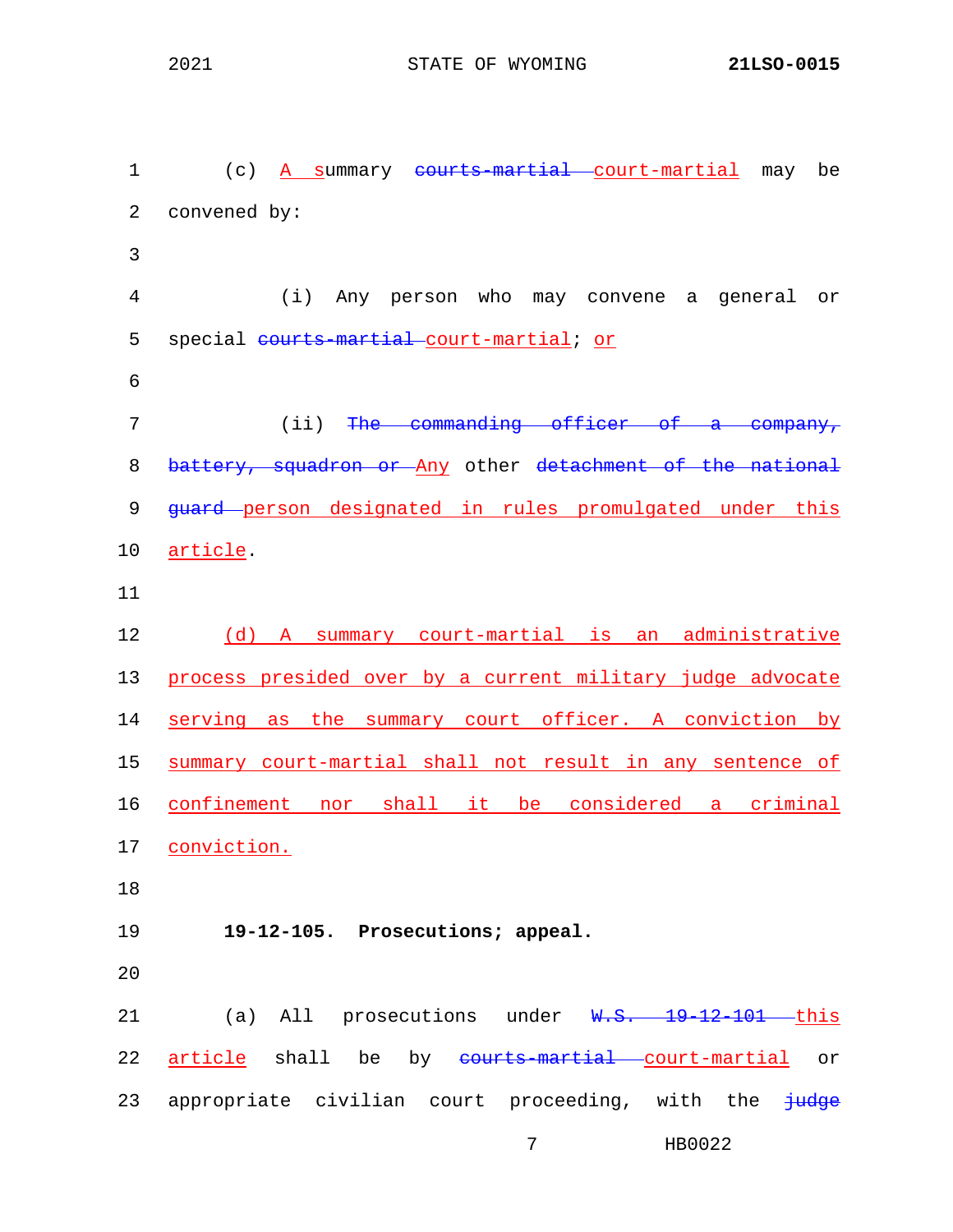1 advocate adjutant general having sole power to determine by 2 which method to proceed.

3

4 (b) Upon the filing of If a complaint is filed in a 5 district court or circuit court of a county wherein the 6 offense is alleged to have occurred, the judge thereof or a 7 magistrate therein may issue warrants.

8

9 (c) In all matters wherein the Uniform Code of 10 Military Justice requires the action of a military judge, A 11 qualified military judge or in the absence of a qualified 12 military judge the county or district court judge under 13 this article or rules promulgated thereunder shall so-serve 14 as judge in all general or special courts-martial and be 15 empowered to so act on all matters pertaining to that 16 court.

17

18 (d) Unless The state is shall be represented by a 19 staff-judge advocate. If none is available, the district or 20 county attorney shall represent the state and prosecute all 21 cases commenced in the courts.

22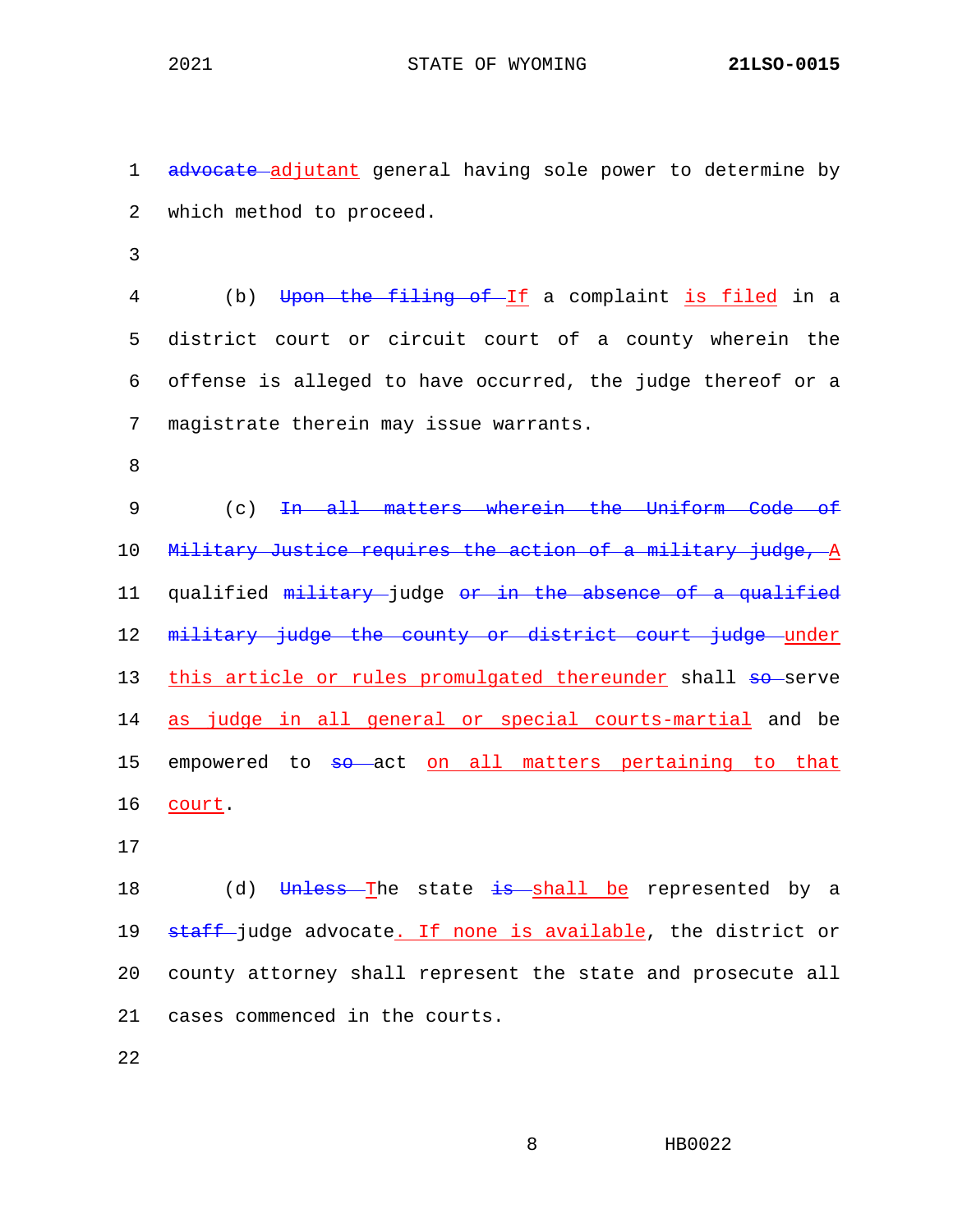1 (e) To conduct any pretrial hearing required for a 2 general court-martial the adjutant general shall appoint a 3 judge advocate who is not appointed to represent a party in 4 the case.

5

 $6$  (e)(f) No sentence of dismissal from the service or 7 dishonorable discharge imposed by a national guard 8 <del>courts-martial</del> court-martial shall be executed until 9 approved by the governor. The governor may suspend or set 10 aside part or all of any sentence he the governor deems 11 appropriate.

12

13  $\leftarrow$   $\leftarrow$  (g) When prosecution has been by general 14 courts-martial court-martial, after final judgment, 15 sentencing and approval by the governor, the defendant may 16 appeal to the supreme court of Wyoming in the same manner 17 as appeals from eircuit courts to district courts to the 18 supreme court of Wyoming in criminal cases.

19

20  $\frac{1}{9}(h)$  When prosecution has been by summary or 21 special courts-martial court-martial, after final judgment, 22 sentencing and approval by the convening authority, the 23 defendant may appeal to the district court of the county in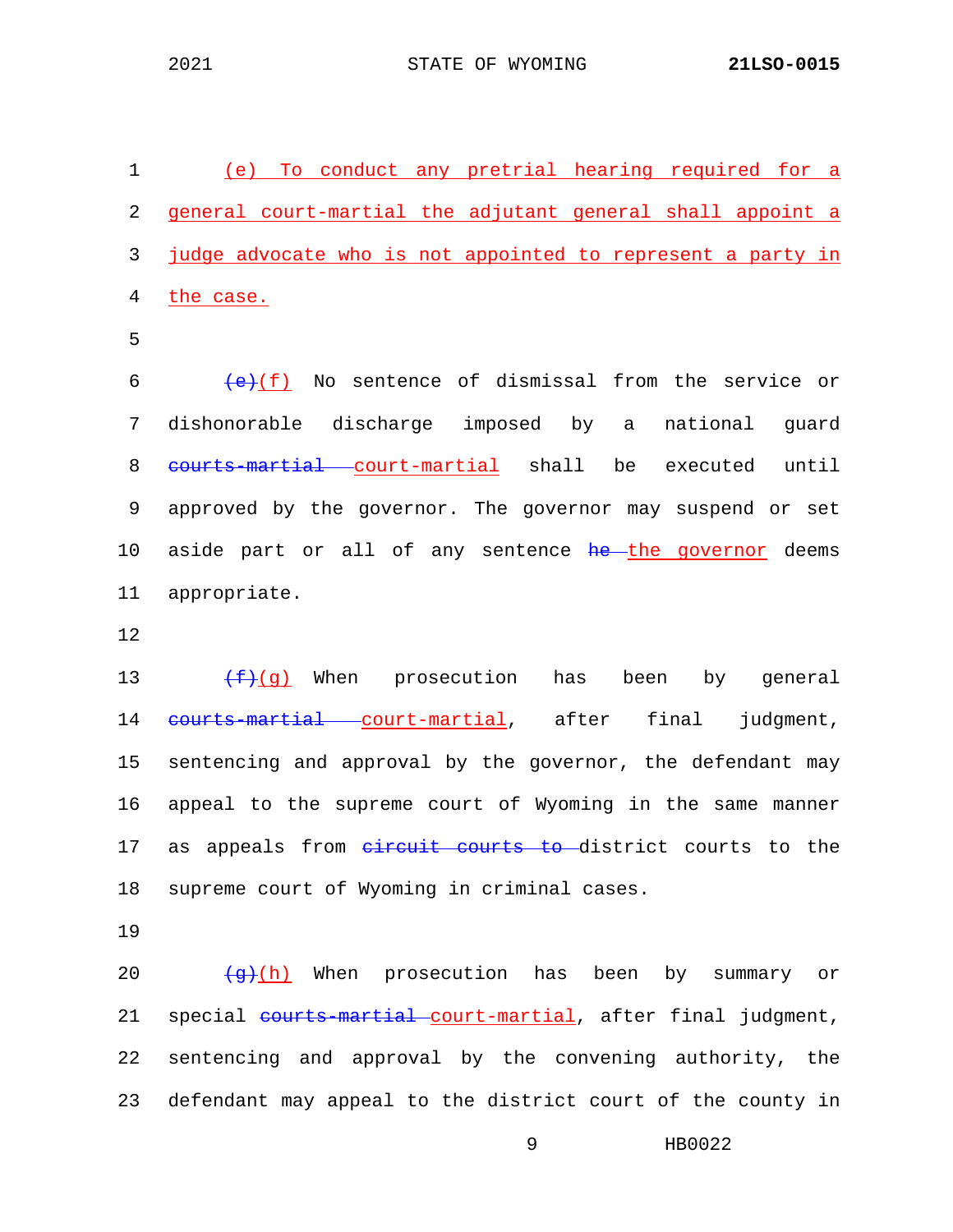1 which the courts-martial court-martial was held in the same 2 manner as appeals from circuit courts to the district 3 courts in criminal cases.

4

5  $(\frac{h}{h})(i)$  When prosecution has been in the circuit 6 courts, after final judgment and sentencing, the defendant 7 may appeal to the district court in the same manner as in 8 other criminal cases.

9

10  $\leftarrow$   $\leftarrow$   $\leftarrow$  (k) If requested by the accused and authorized 11 given the charges and type of court-martial, a jury may be 12 appointed. Any jury appointed shall consist of current 13 Wyoming national guard members of either service. In the 14 event the pool of eligible court members for a national 15 guard court-martial under this article is insufficient to 16 properly impanel the courts-martial court-martial, active 17 and reserve members of the United States armed forces may 18 be requested to so serve.

19

 **19-12-106. Disobedience of order to appear before court-martial; issuance of subpoena; warrant of attachment; service of warrants; neglecting or refusing to obey subpoena or order; confinement of prisoners.**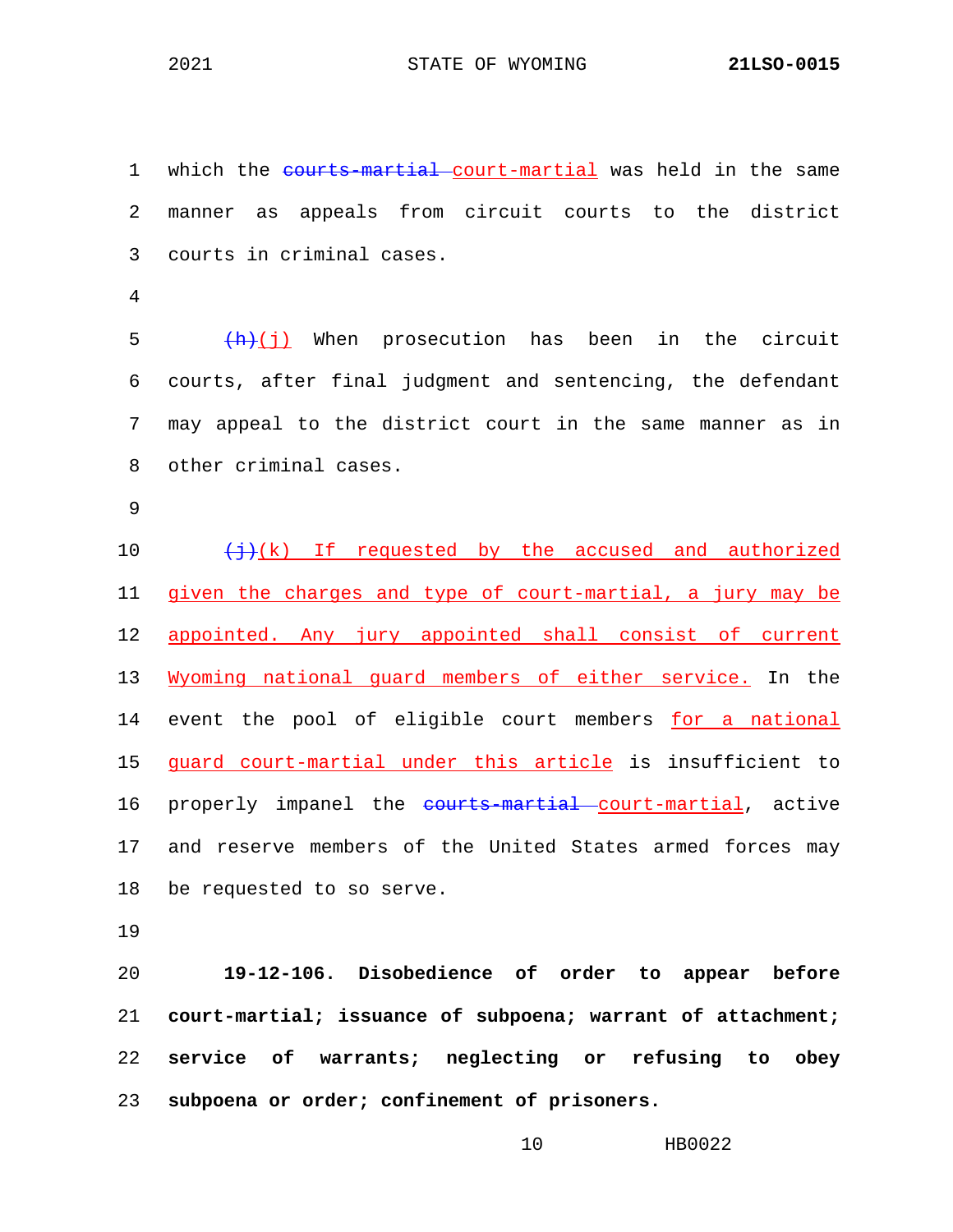| 2  | person served with a copy of<br>(a)<br>When a                |
|----|--------------------------------------------------------------|
| 3  | eourts-martial court-martial charges disobeys a written      |
| 4  | order from the convening authority to appear before the      |
| 5  | eourts-martial court-martial at a time and place specified,  |
| 6  | the commander in chief, adjutant general, president of the   |
| 7  | eourts-martial convening authority, appointed judge or       |
| 8  | summary court officer may issue:                             |
| 9  |                                                              |
| 10 | (i) A warrant for the arrest of the person to                |
| 11 | bring him before the court for trial.<br>The convening       |
| 12 | authority may confine him in the county jail where the       |
| 13 | court is convened if confinement is deemed advisable to      |
| 14 | insure ensure the presence of the alleged offender for       |
| 15 | trial, or may release the accused on the furnishing of bail  |
| 16 | amount deemed sufficient to insure ensure<br>in<br>his<br>an |
| 17 | presence for trial;-                                         |
| 18 |                                                              |
| 19 | $(b)$ (ii) The commander in chief, adjutant                  |
| 20 | general, president of the courts-martial or summary court    |
| 21 | officer may issue Subpoenas, subpoena subpoenas duces tecum  |
| 22 | and other orders compelling the attendance of witnesses and  |

23 the production of evidentiary matters.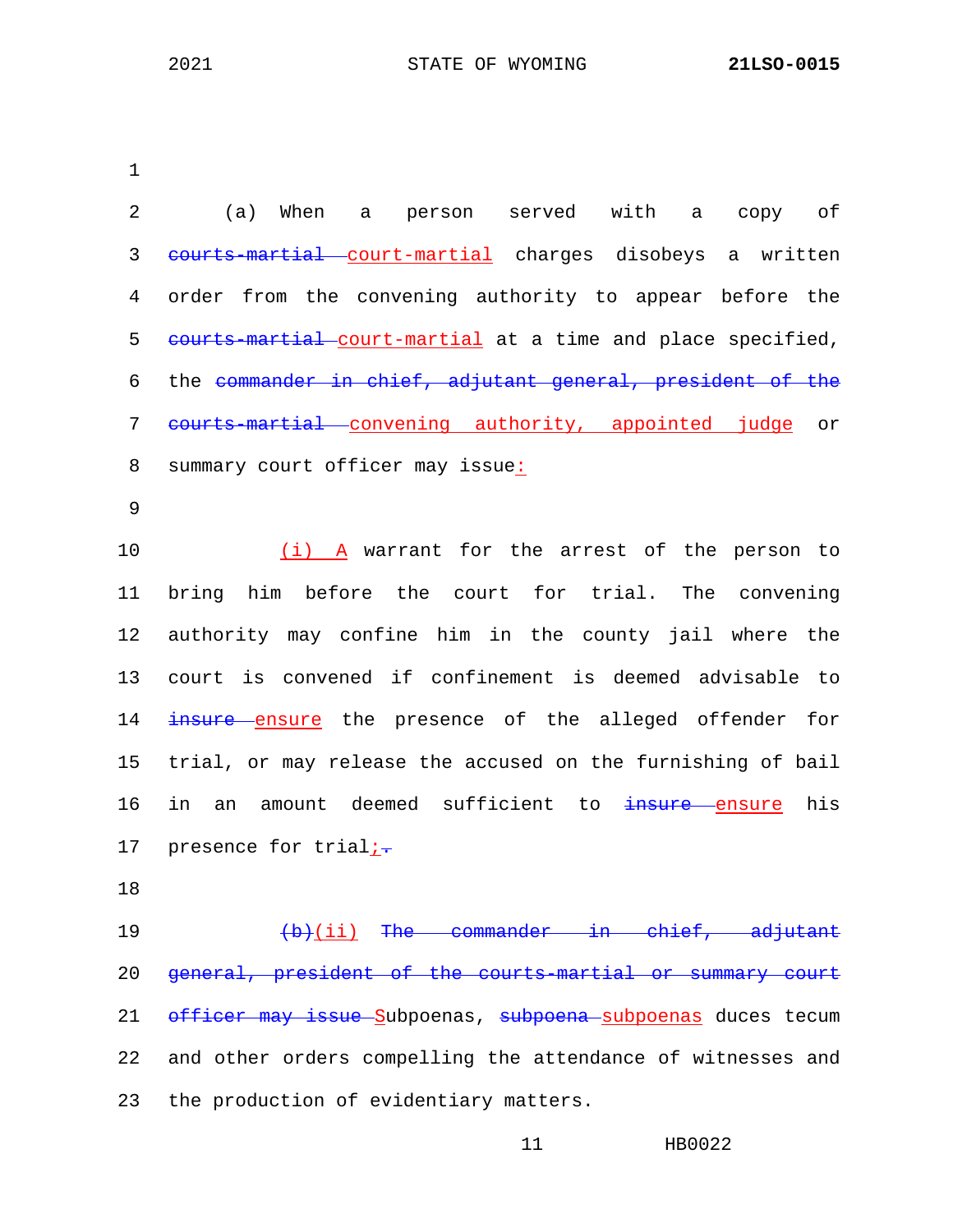2  $\left(\frac{e}{c}\right)$  When a person has been subpoenaed to appear as 3 a witness before any courts-martial court-martial and has 4 been paid or tendered the fees and mileage required by law, 5 or a member has been ordered to appear as a witness, and 6 either fails or refuses without justifiable excuse to 7 appear, the commander in chief, adjutant general, president 8 of the courts-martial convening authority, appointed judge 9 or the summary court officer may issue a warrant of 10 attachment to apprehend and bring the witness before the 11 court to testify as required by the subpoena or order.

12

13  $\left(\frac{d}{d}(c)\right)$  Service of warrants, subpoenas and other 14 process issued by the commander in chief, adjutant general, 15 president of any courts-martial convening authority, 16 appointed judge or summary court officer on any person 17 shall be made by the sheriff, undersheriff or deputy 18 sheriff of the county wherein the court is convened or of 19 the county wherein the person to be served may be found, or 20 it may be served in any county by any officer of the 21 national guard when ordered to do so by the commander in 22 chief, adjutant general, president of the courts-martial 23 convening authority, appointed judge or summary court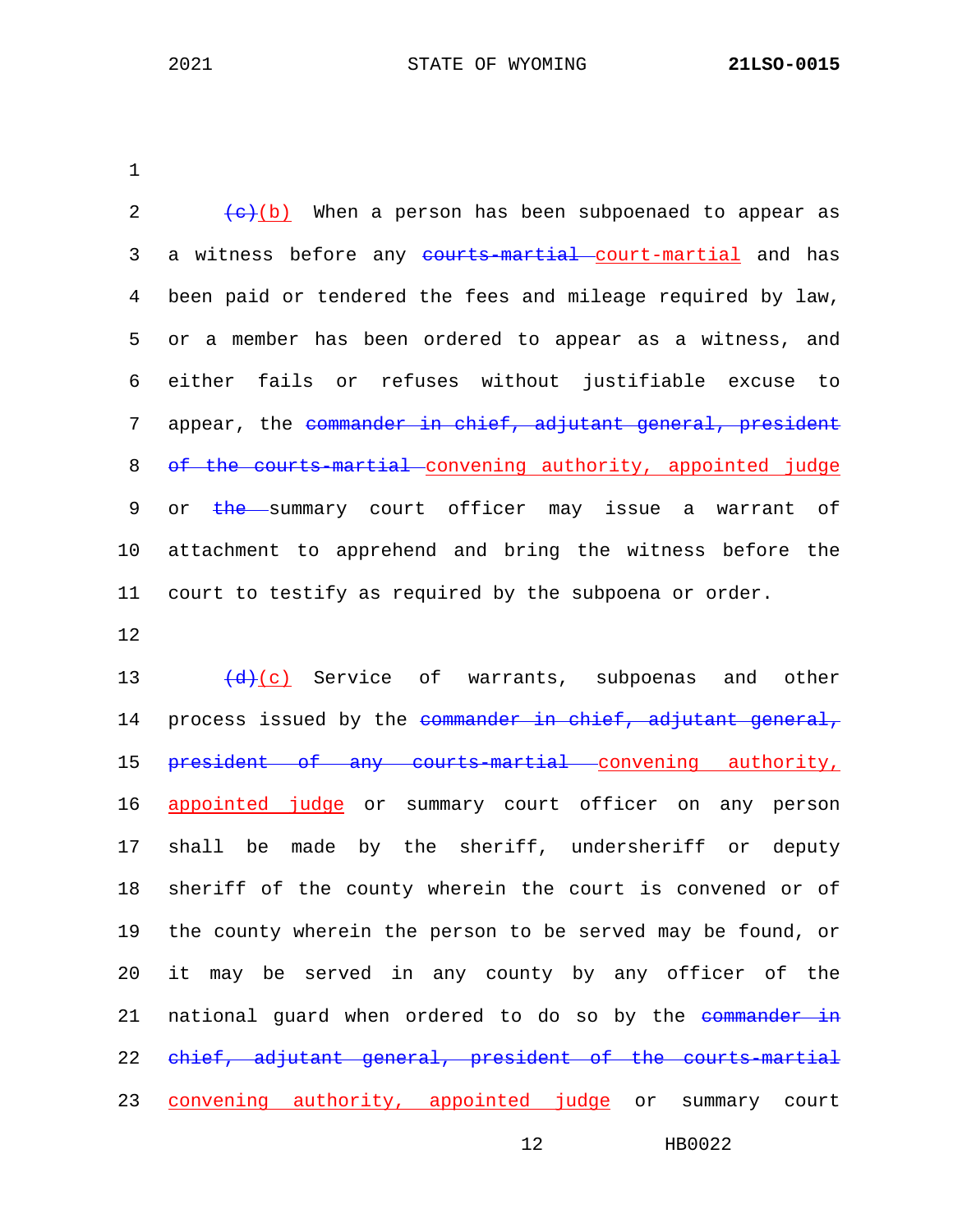1 officer. The individual making service shall endorse the 2 facts of service on the original process and return it to 3 the officer who issued the process.

4

 $5$   $\left(\frac{e}{d}\right)$  Any person who willfully and without 6 justifiable excuse neglects or refuses to obey a subpoena 7 or order is guilty of a misdemeanor and may be prosecuted 8 in any court of this state as for other misdemeanors. Upon 9 conviction the offender shall be fined not more than seven 10 hundred fifty dollars (\$750.00), imprisoned in the county 11 jail not to exceed six (6) months, or both.

12

13  $(f)(e)$  The sheriff shall keep in confinement any 14 prisoner turned over to him for safekeeping upon written 15 orders of the governor, adjutant general, president of a 16 courts-martial convening authority, appointed judge or 17 summary court officer.

18

19 **19-12-107. Jurors of court-martial deemed on duty;**  20 **pay and allowances; witnesses subject to subpoena; witness**  21 **fees and allowances.**

22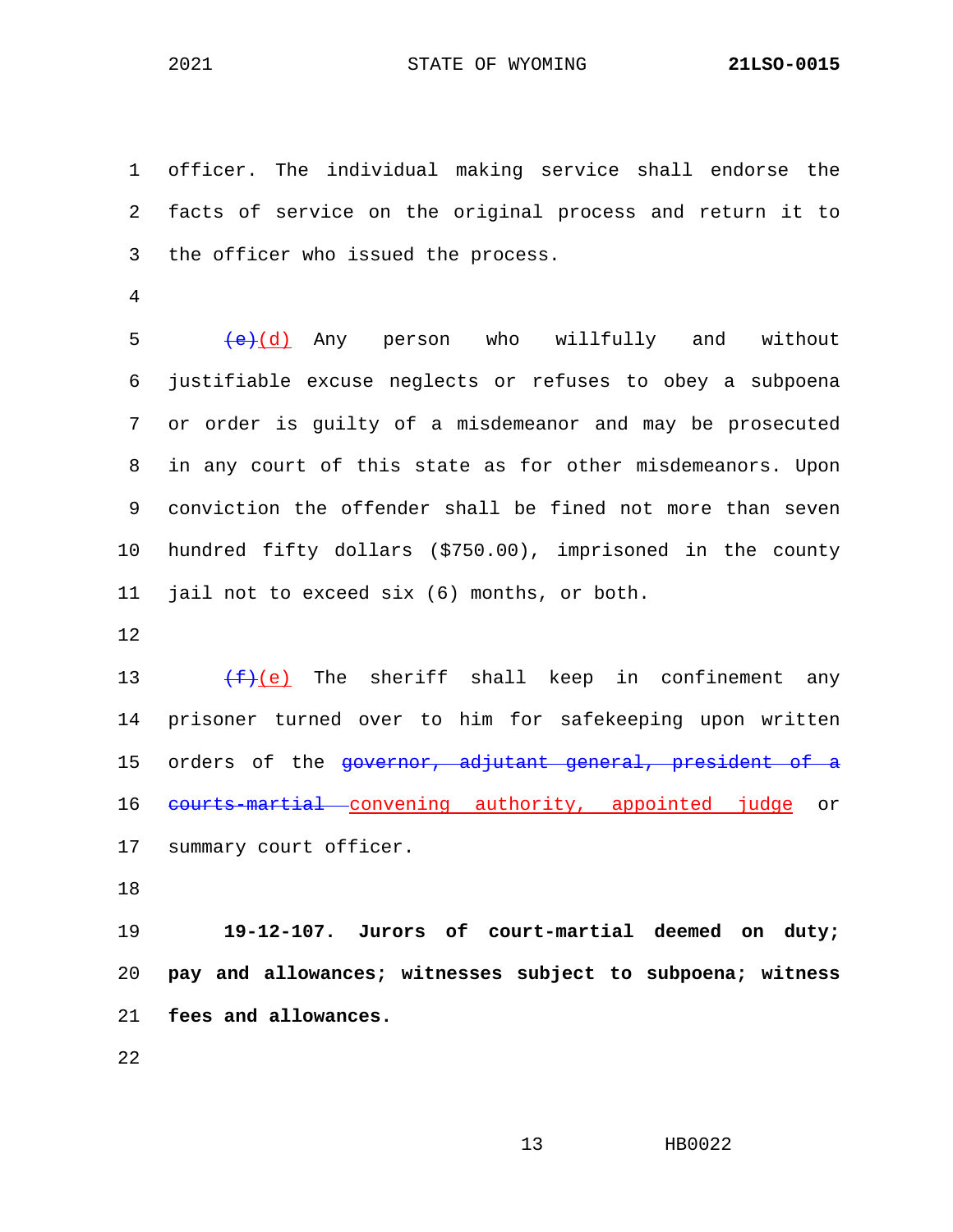| $\mathbf 1$     | (a) Members-Jurors of a courts-martial-court-martial        |
|-----------------|-------------------------------------------------------------|
| 2               | and members of the national guard ordered to appear before  |
| 3               | a courts-martial court-martial or other court, and members  |
| 4               | of the national guard tried by courts martial court-martial |
| 5               | or other courts and acquitted, shall be deemed on duty by   |
| 6               | order of the governor and shall receive the same pay and    |
| 7               | allowances as provided for members of the national quard    |
| 8               | when in service by order of the governor.                   |
| 9               |                                                             |
| 10              | (b) Witnesses other than members of the national            |
| 11              | guard are subject to subpoena by a courts-martial           |
| 12              | court-martial and shall receive the same fees and           |
| 13 <sup>°</sup> | allowances as provided for witnesses before the district    |
| 14              | courts of this state.                                       |

16 **19-12-108. Confinement in county jail; fines.**

17

18 (a) Where punishment by a courts-martial 19 court-martial is imprisonment for one (1) year or less, 20 confinement shall be in the county jail of the county 21 wherein the court is convened. The sheriff shall accept the 22 prisoner upon receipt of written order promulgating the 23 sentence of the court.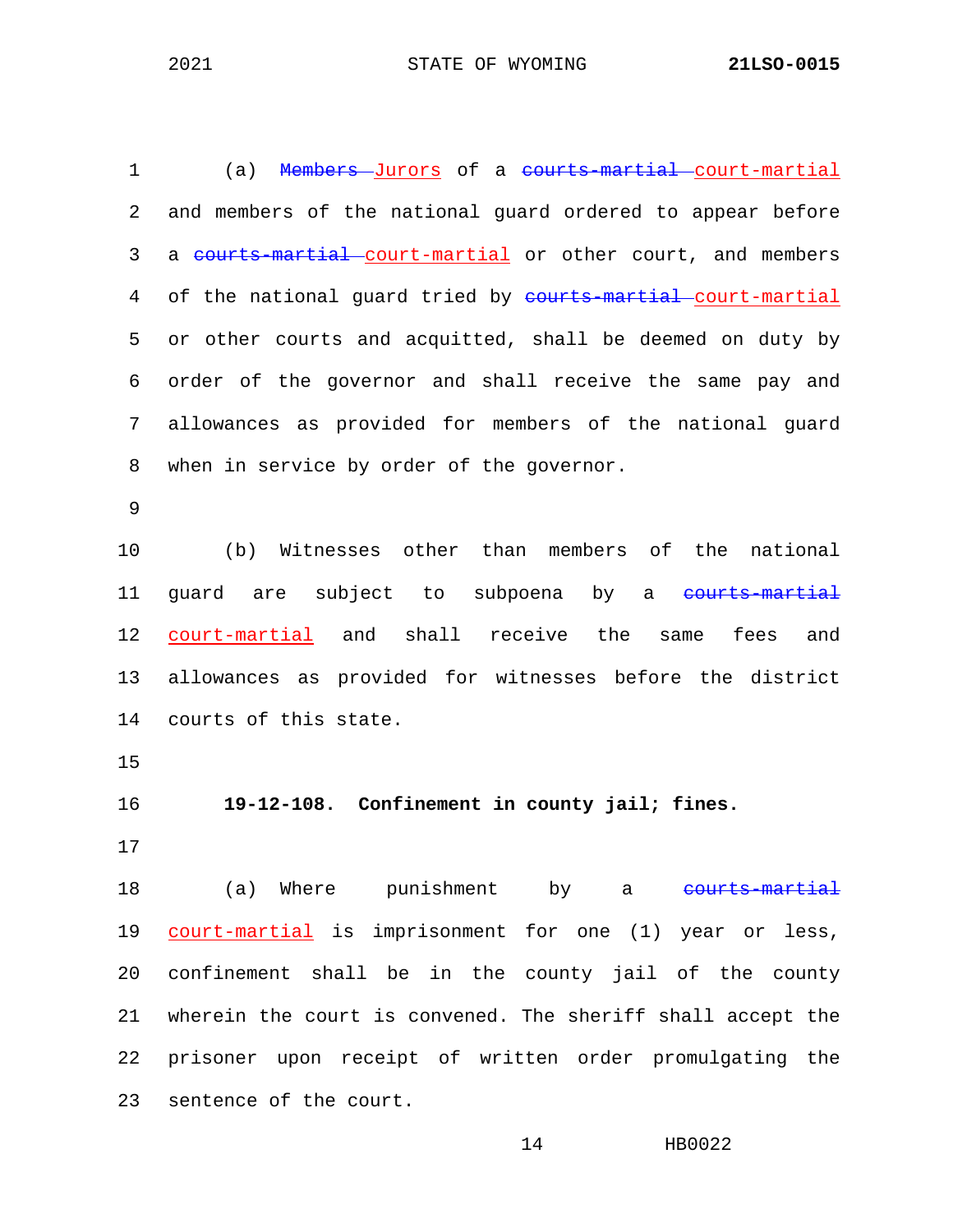| 2  | (b) Where punishment<br>by<br>courts-martial<br>a                |
|----|------------------------------------------------------------------|
| 3  | court-martial is imprisonment for more than one (1) year,        |
| 4  | prisoner shall be remanded to the custody of the<br>the          |
| 5  | department of corrections in the same manner as civilians        |
| 6  | convicted of criminal offenses classified as a felony.           |
| 7  |                                                                  |
| 8  | (c) Fines imposed by a <del>courts martial court martial</del> , |
| 9  | the option of the president of the courts-martial<br>at          |
| 10 | court-martial or the summary court officer, may be               |
| 11 | collected in the following manner:                               |
| 12 |                                                                  |
| 13 | (ii) By immediate payment of the fine in full,                   |
| 14 | in cash, to the president of the courts martial or summary       |
| 15 | court officer who shall forthwith remit the same to the          |
| 16 | adjutant general deputy director of the Wyoming military         |
| 17 | department to be paid into the state treasury; or                |
| 18 |                                                                  |
| 19 | (iii) Upon failure of the convicted person to                    |
| 20 | forthwith pay the fine in cash when so ordered, by the           |
| 21 | commitment of the person to the county jail of the county        |
| 22 | wherein the court is held until the fine is paid or until        |
| 23 | one (1) day is served for each dollar of the fine imposed        |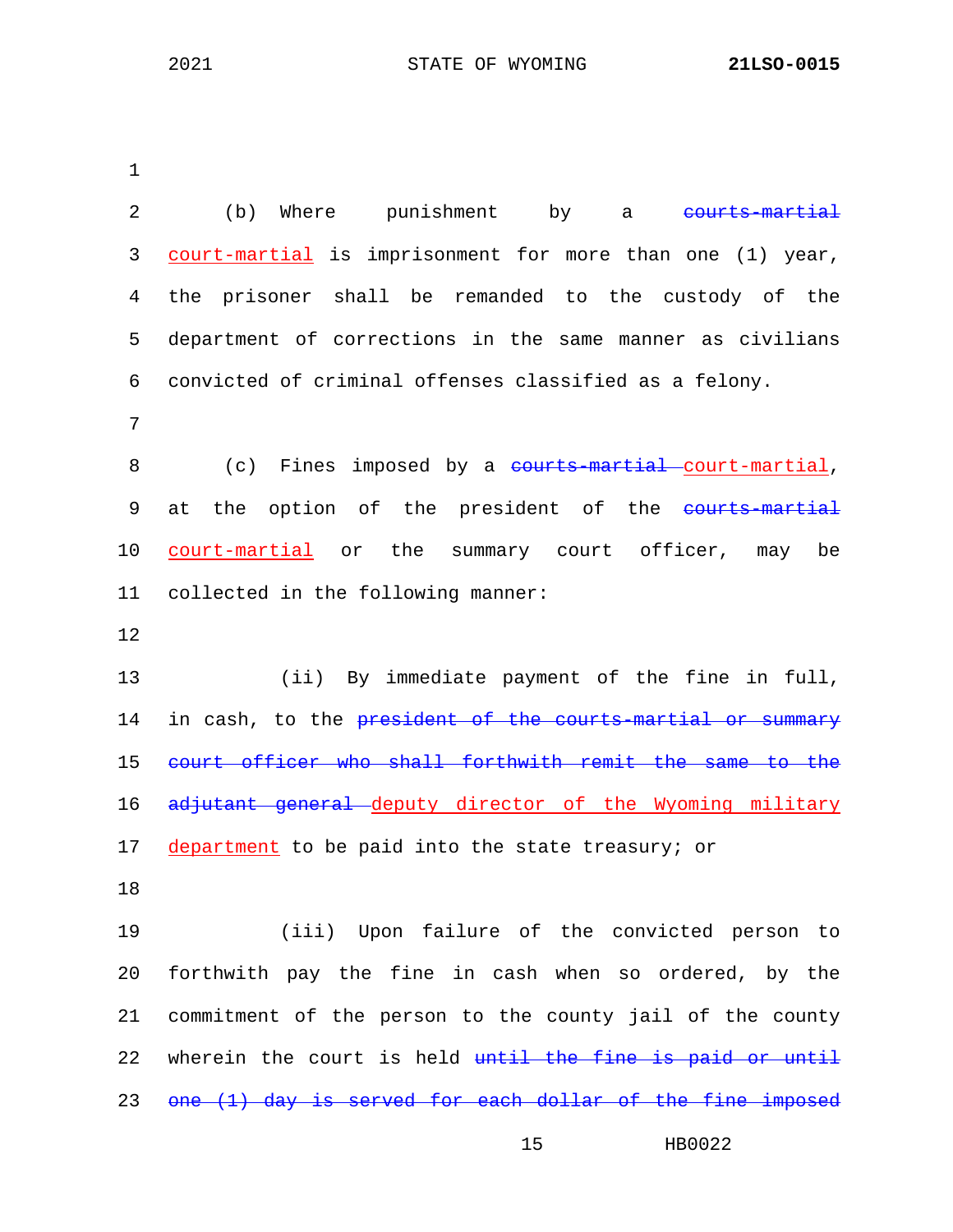| 1  | for five (5) days. If the fine remains unpaid sixty (60)        |
|----|-----------------------------------------------------------------|
| 2  | days after release, the convicted person shall be again         |
| 3  | committed to the county jail of the county wherein the          |
| 4  | court is held for an additional five (5) days.                  |
| 5  |                                                                 |
| 6  | 19-12-109. Immunity of national guard<br>member;                |
| 7  | commission of felony or lesser crime by such member.            |
| 8  |                                                                 |
| 9  | When any <i>felony</i> crime against the laws of Wyoming<br>(b) |
| 10 | or any political subdivision thereof is alleged to have         |
| 11 | been committed by any member of the national guard, while       |
| 12 | in active state service, upon presentation of the proper        |
| 13 | warrant he shall be arrested apprehended by the military        |
| 14 | authorities and immediately surrendered to the proper civil     |
| 15 | authorities of the county wherein the warrant was issued.       |
| 16 |                                                                 |
|    |                                                                 |

17 (d) Nothing herein grants immunity from service of 18 warrants issued upon a charge or complaint alleging the 19 violation of one (1) or more of the offenses set forth in 20 W.S. 19-12-110 nor shall any such immunity prevent 21 prosecution of a member of the national guard by the proper 22 authorities at any time after termination of the period of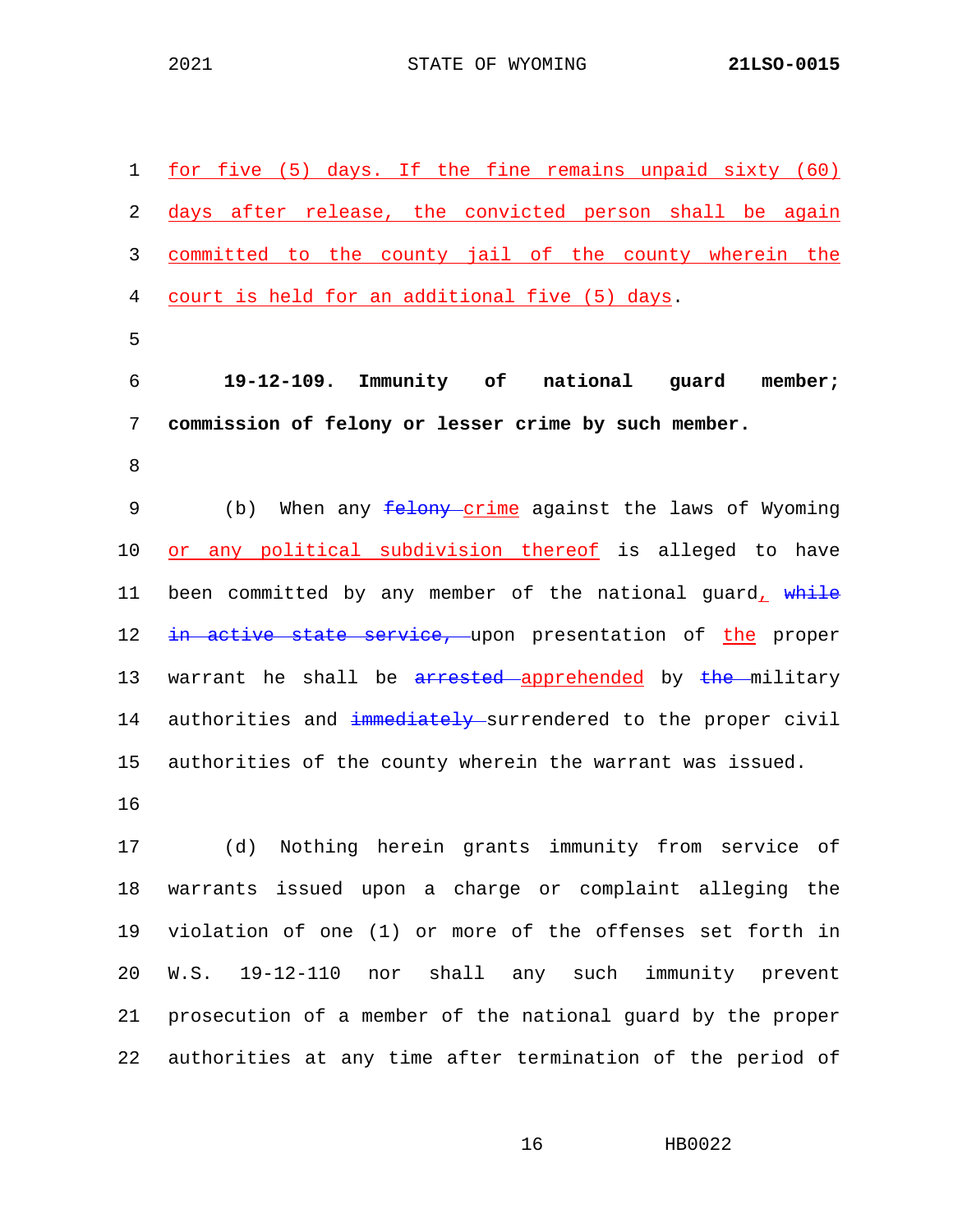1 active state service any duty status for which the immunity 2 was effective.

3

4 (e) No member of the national guard shall be held to 5 answer for a criminal offense in both civilian courts and 6 the military courts of this state. The decision as to under 7 which justice system a member is held to answer is left to 8 the discretion of the district-prosecuting attorney for the 9 county in which the offense is alleged to have occurred and 10 the state judge advocate <del>general</del>. An impasse in this 11 decision shall be referred to the district court judge for 12 resolution. The decision of the district court judge is 13 final.

14

15 **19-12-110. Trial and punishment for certain offenses**  16 **by members of national guard in state courts.**

17

18 (a) Members of the Wyoming national guard charged 19 with the following offenses may be tried and punished as 20 herein provided:

21

22 (i) Any officer member of the Wyoming national 23 guard who uses-is tried and found guilty of the offense of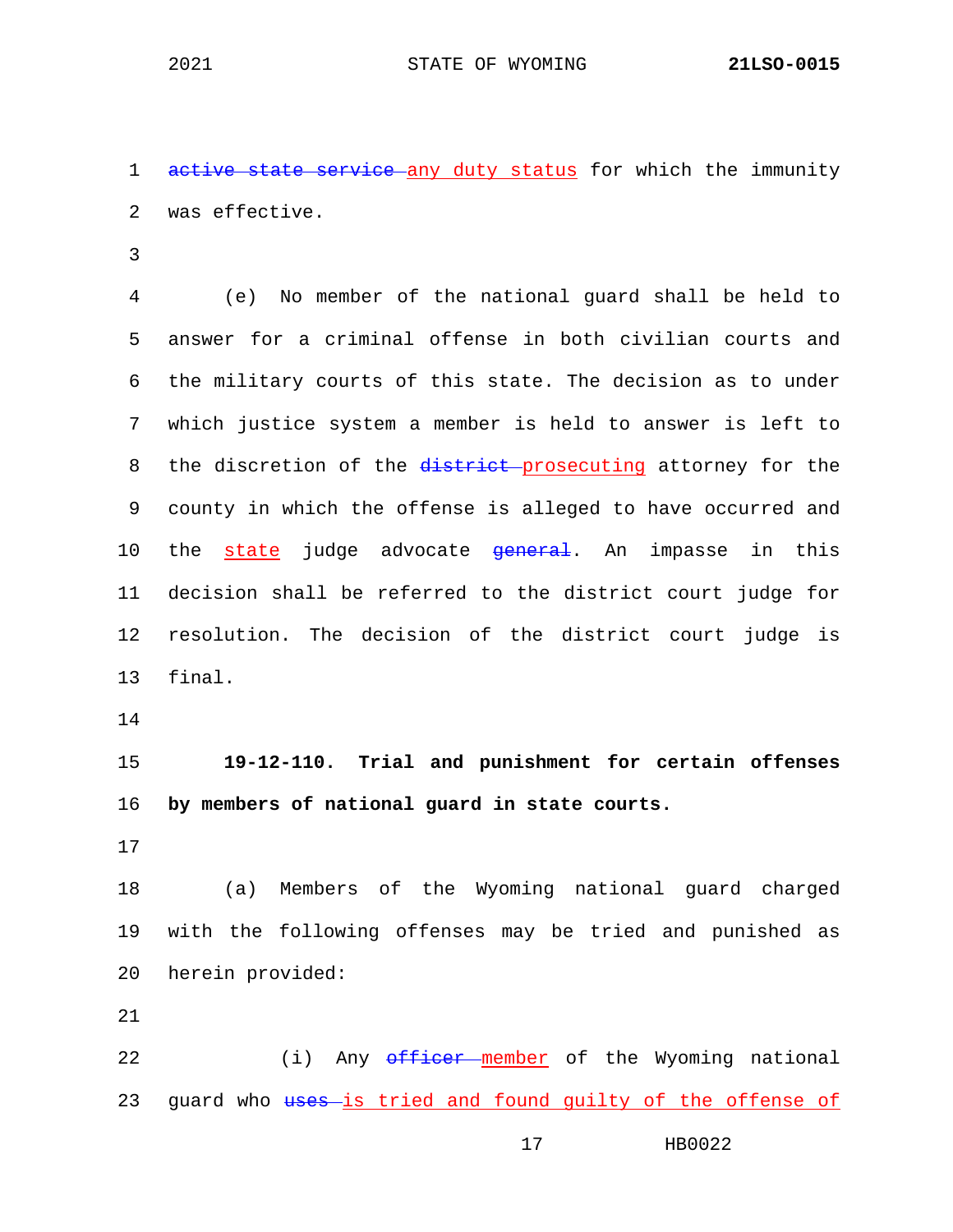| $\mathbf 1$    | the<br>president,<br>using<br>contemptuous words<br>against  |
|----------------|--------------------------------------------------------------|
| 2              | vice-president, a member of congress, the secretary of       |
| 3              | defense, a secretary of a department, a governor or a        |
| $\overline{4}$ | member of a legislature of any state, territory or other     |
| 5              | possession of the United States in which he the member is    |
| 6              | on duty or present shall be punished by a fine of not more   |
| $\overline{7}$ | than seven hundred fifty dollars (\$750.00), imprisonment in |
| 8              | the county jail for a term not to exceed six (6) months, or  |
| 9              | both. Upon a second or subsequent conviction under this      |
| 10             | paragraph the member shall be fined not less than two        |
| 11             | hundred fifty dollars (\$250.00) nor more than one thousand  |
| 12             | dollars (\$1,000.00) to which may be added imprisonment in   |
| 13             | the county jail for a term not to exceed six (6) months.     |
| 14             | The fine and sentence on a second or subsequent conviction   |
| 15             | shall not be suspended;                                      |
| 16             |                                                              |
| 17             | (xvii) Any member of the Wyoming national guard              |
| 18             | who resists or aids in resisting the execution of lawful     |
| 19             | process in any area declared to be in a state of actual or   |

20 threatened insurrection, or who aids or attempts the rescue or escape of another from lawful custody or confinement, or 22 who resists or aids in resisting any force ordered out by

23 the governor to execute the laws, to suppress actual or